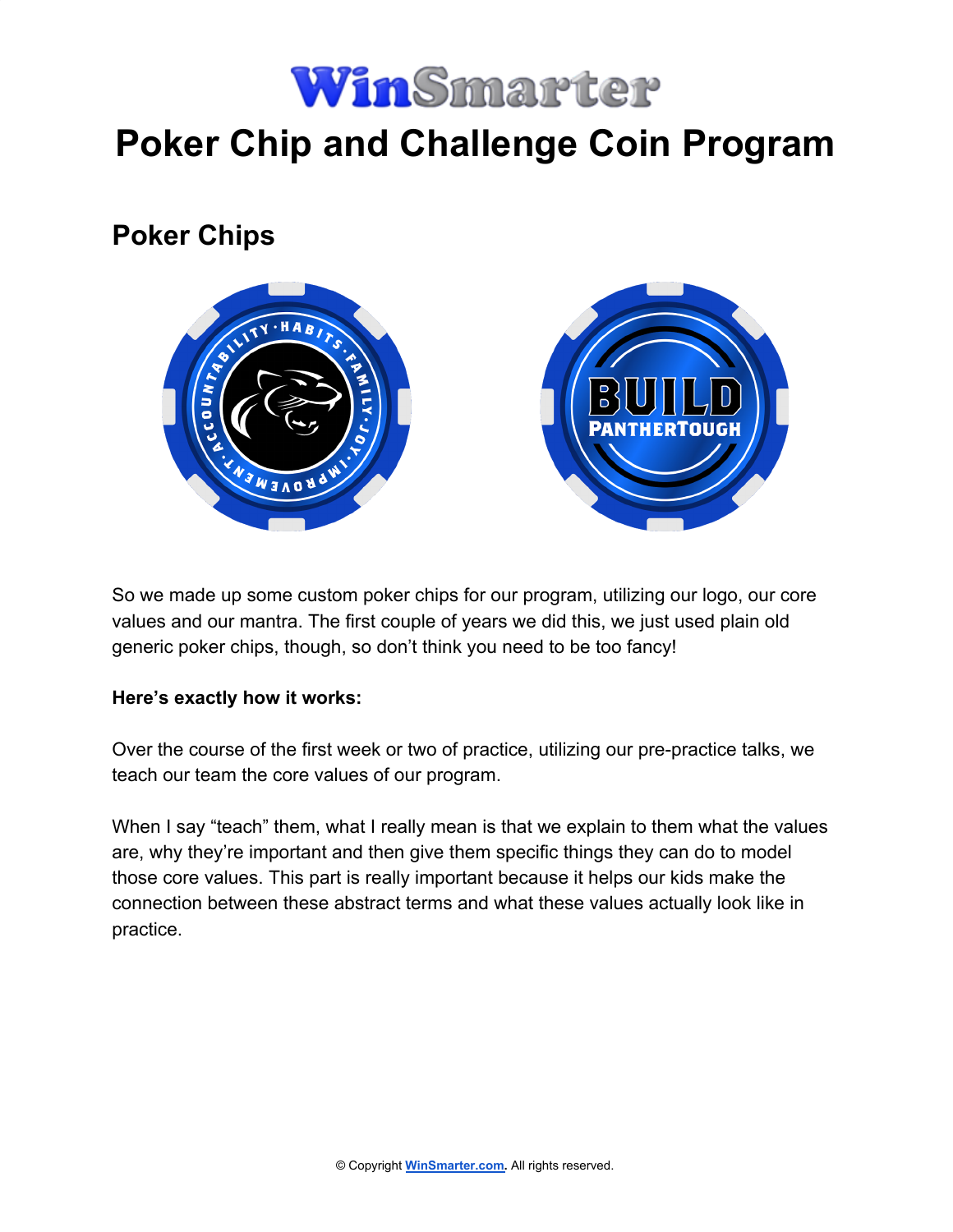## **Chip Ceremony**

After we're confident they understand our values, what they mean and how we expect them to demonstrate those values on an ongoing basis, they're ready for what we call our Chip Ceremony.

We do this at the end of practice one day and we make a big deal about it. Since they've already been through the first few weeks of practice it's almost like that was their trial period and now they've finally earned their spot on the team since they've demonstrated their work ethic and understanding of our culture and core values.

We call them up one at a time and ask them if they're willing to be "all in" for the team and our values. When they accept the challenge, we give them a single chip. We literally make them look at the team and say "I'm all in for you guys." The team claps, cheers and screams for each kid as they receive their chip.

We tell them that chip is super exclusive and only a small group of deserving student-athletes ever get to possess one. Now that they've earned it, we expect them to carry it on them at all times as a reminder that they're part of something bigger than themselves and as a reminder of the core values of our program.

If they lose it, there will be consequences!

I know it sounds kind of cheesy, but over the past few years, this has become a really big deal to the kids on our team and a real point of pride for them - earning their chip and being part of the program.

#### **Daily Practice**

Each day when our kids come to practice, they have to bring their chip with them. As they walk into the wrestling room they have to drop their chip in a bucket we keep by the door. We make sure they realize that dropping that chip into the bucket each day, means they're "all in" for practice that day - they're ready to give their best effort, work hard, support their teammates and model our core values.

Each day when they drop their chips into the bucket, they have to earn them back in practice that day. If they do, we return the chips to them at the end of practice.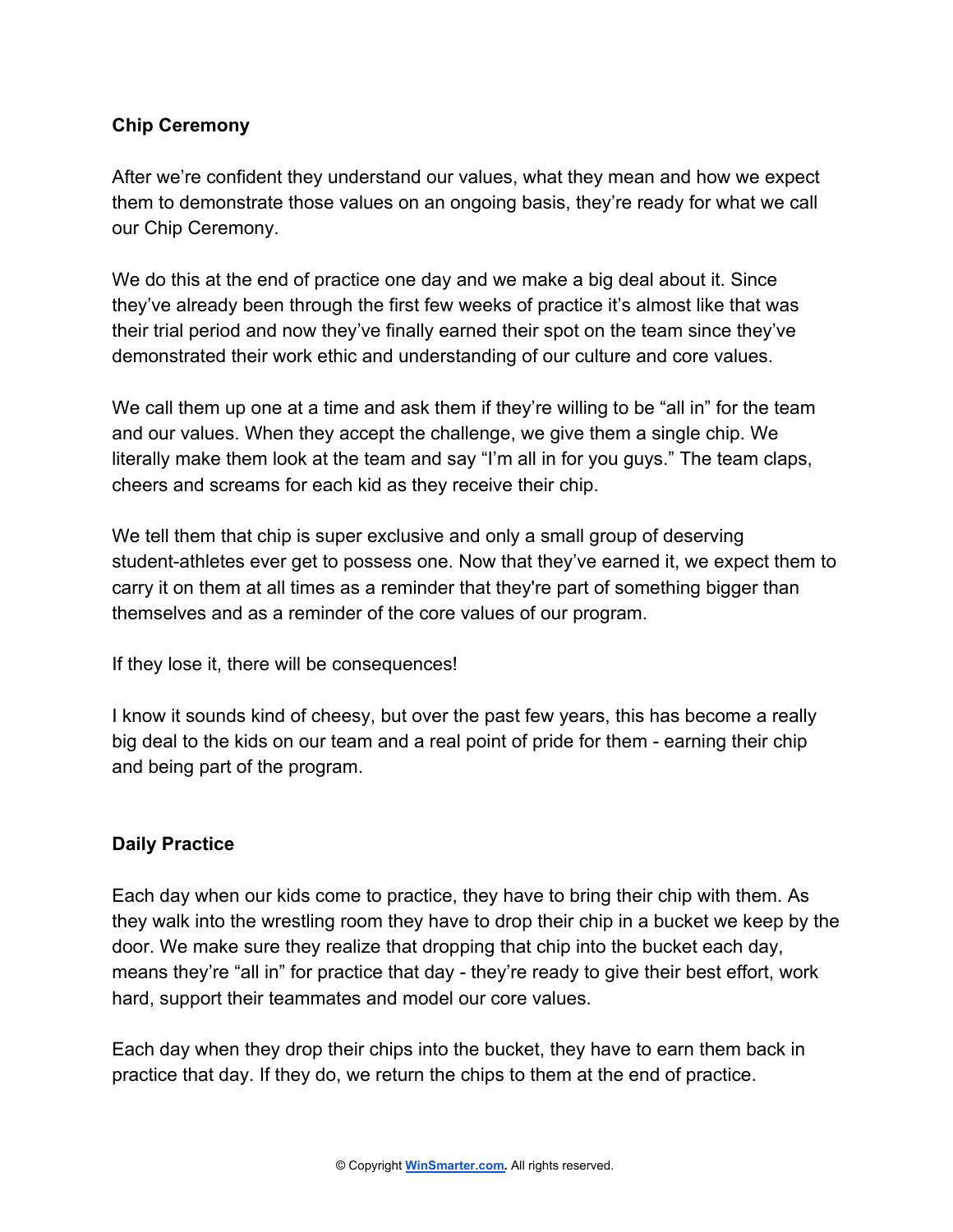Each day in practice or competition, kids who we feel do a particularly good job modeling our core values can earn another chip. This is so much better than an individual award because the kids know it's not limited to just one of them - they all have an opportunity each day to earn another chip.

Similarly, if you don't live up to our standards on any given day, you can have your chip taken away and you have to try to earn it back the next day.

Our kids get REALLY into this. They have the opportunity to accrue many chips over the course of the season (and we want them to! More on that below).

A really important point here is that earning or losing your chip has nothing to do with competitive outcomes. It's entirely based on each kid's demonstration of our core values, so an inexperienced freshmen has the opportunity to earn just as many chips as our star senior.

## **Last Practice**

We have another Chip Ceremony our final practice before entering the postseason. Again, we'll do this at the end of practice. On that day we tell our kids they must bring all the chips they've earned to practice. We try to make sure that every kid has earned somewhere between 10-20 chips over the course of the season so they have a good supply of them.

We'll have the kids circle up and one-by-one we'll call them into the center to dump ALL of their chips into our bucket. We make a really big deal about this and about all the chips they've earned, how proud they should be for their collective efforts and how proud we are of all of them. The team claps, cheers and screams for each kid as they come up to dump their chips. There are a few reasons why this is really powerful and really important:

- 1. They're once again re-affirming that they're ready to go "all-in" for the team in the postseason. Once again, we make them look at the team and say "I'm all in for you guys."
- 2. We point out to them that all the chips they have are a visual representation of all the hard work and effort they've put in over the course of the season. We use this as a way to point out to them how well-prepared they are for the postseason.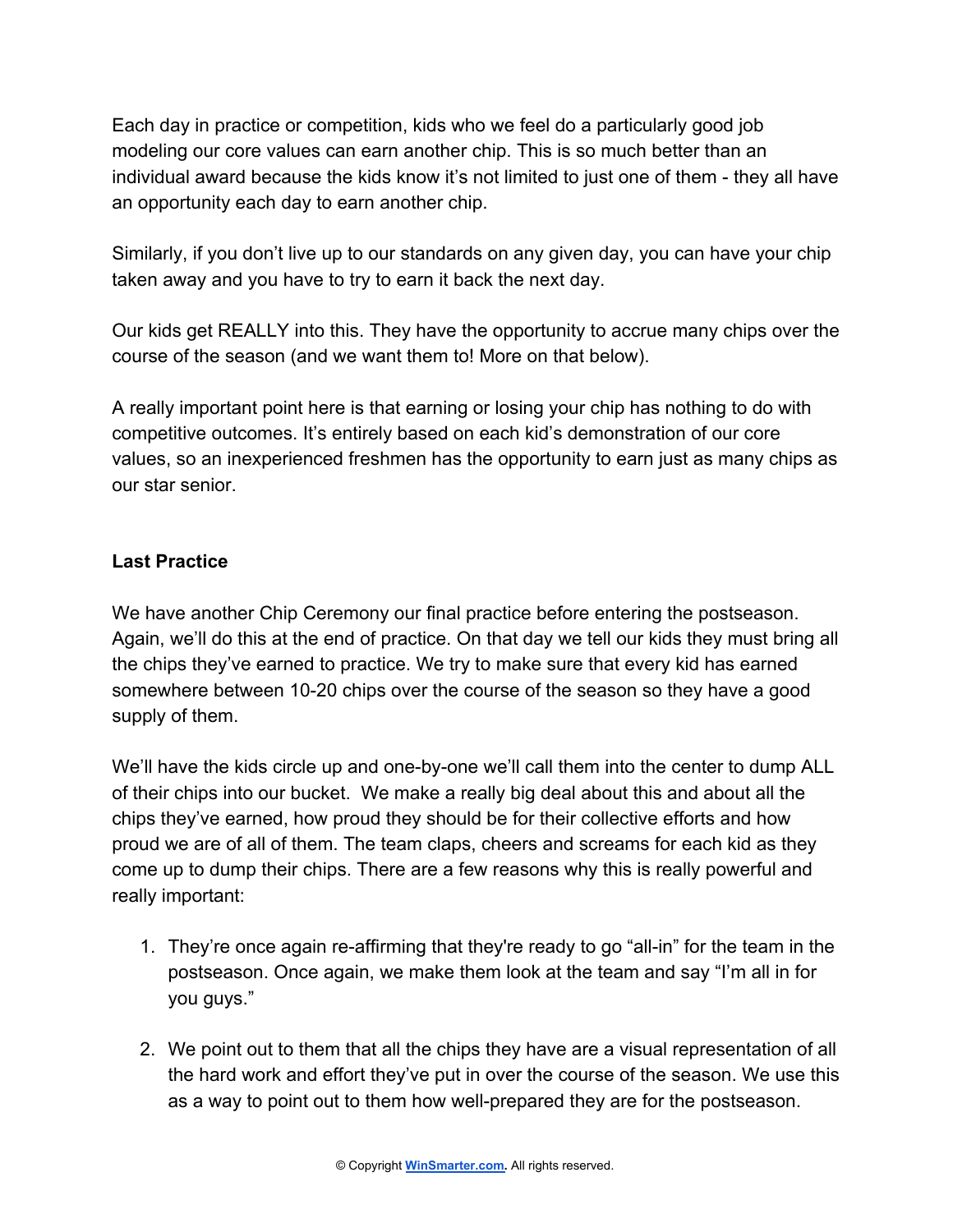- 3. When they've all added their chips, the bucket is usually overflowing with chips. We use this to point out how strong our team can be when we put all of our collective efforts together toward a common cause.
- 4. We get all the chips back to use again next year!

## **End of the Season**

We've also tied our chips to our season awards. Because we focus so strongly on the process rather than the outcome, we love to give awards to kids that exemplify that kind of focus. The easiest way to do that is to tie the awards to the number of chips a kid earns over the season.

A key point here is that we're creating an opportunity for everyone to earn an award, not just one kid. Don't get me wrong, this isn't an "everyone gets a participation trophy" kind of thing. What I mean is we set a threshold - and it's a high one - and we tell our kids anyone who earns more than a certain number of chips qualifies for this award.

What we've done in the past is create a special hoody, not available for sale, that we give to any kid who qualifies. What we're also thinking of doing next year is creating a large plaque for our wrestling room, to which we can add names each year of the kids who win this PantherTough award.

# **Challenge Coins**

These poker chips have become a prominent part of our program and our culture, but at the end of the season they must be returned, to be earned again next year.

For seniors though, there never is a "next year" so we do something really special for them.

We strongly believe that our program's values help kids become successful on the mat and in life, so giving our seniors a parting gift that thanks them for their service to the program and reinforces our core values for them as they move on from our program was a no-brainer.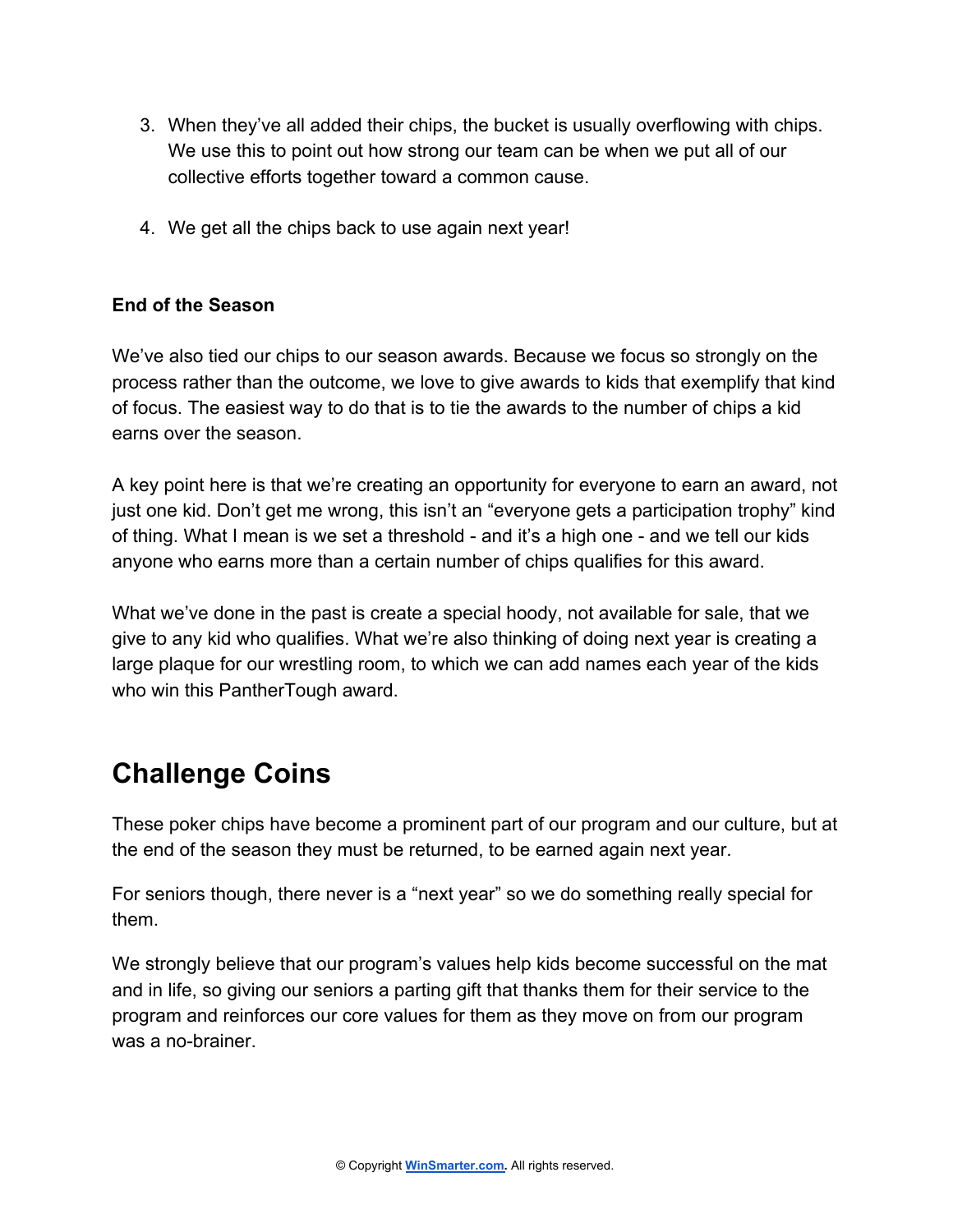We created challenge coins that look almost identical to our poker chips. These are high quality gold-colored coins that make a great keepsake and our seniors can keep with them forever to remember their time in the program and the core values they learned. We couldn't think of a better gift to send them off with!



At our end-of-the-season dinner as we call each senior up front, talk about their contributions to our program and present them the coin in one of those fancy fuzzy boxes in front of their teammates, friends and families.



This has been a super impactful event every year for our seniors, their parents and even our coaches and younger athletes. For our seniors, they each get a special moment to feel honored and thanked and they get something meaningful to them that